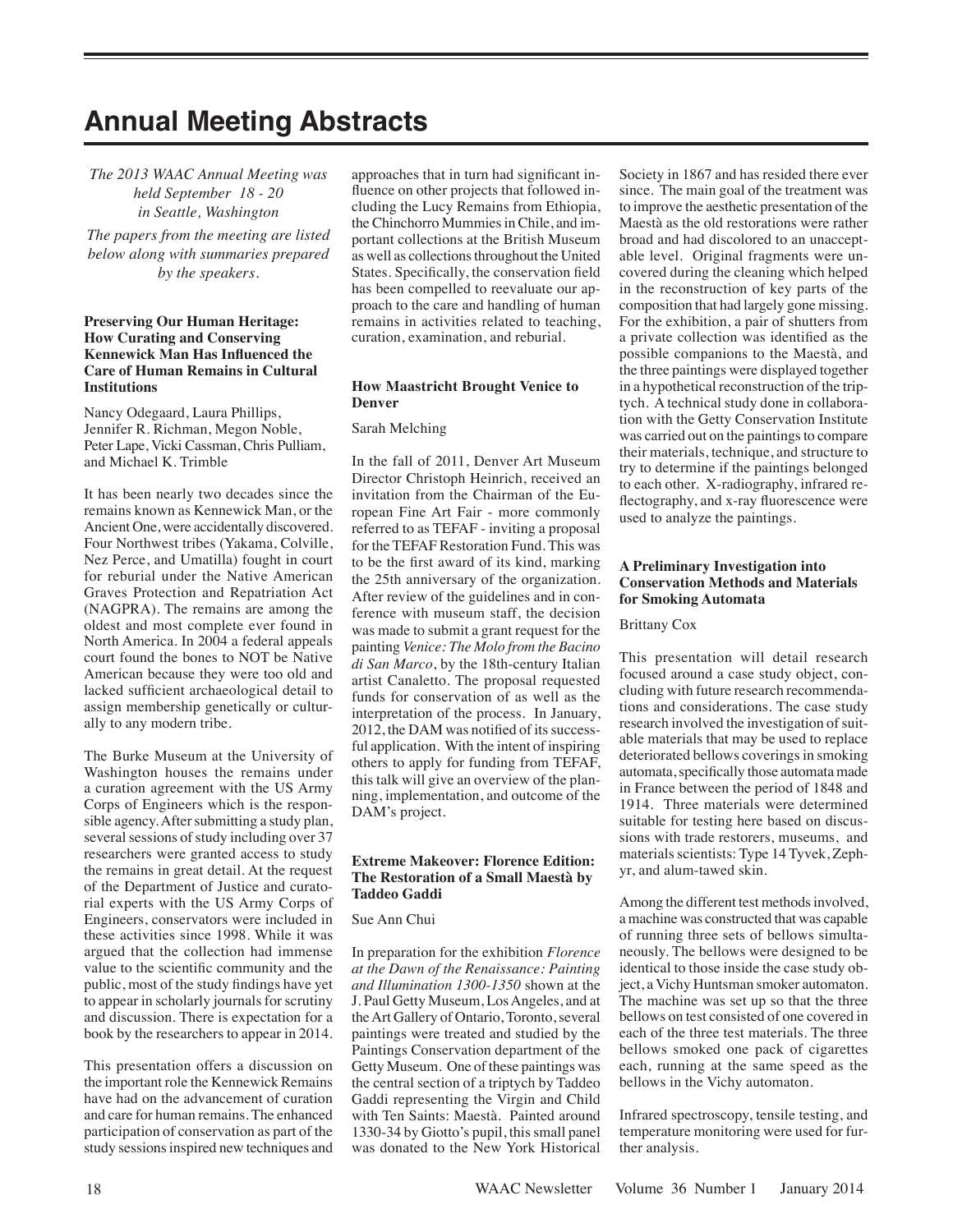The conclusions drawn from this research demonstrate how problems arise when tangible and intangible qualities are in direct conflict, and why these problems are difficult to address in the case of dynamic objects, especially automata.

#### **Use of Ammonium Citrate Dibasic in Paper Conservation**

#### Antoinette Dwan

There are numerous advantages for using ammonium citrate dibasic in paper conservation. It can successfully be used as a substitute for "dry cleaning"; for pre-treatment; and for stain reduction. It is possible to reduce stains while removing unwanted metallic particles prior to other treatment procedures. Often this will be the only treatment step needed to completely eliminate stains or it will significantly reduce the stain so that less bleaching is required. It is possible to achieve significant cleaning at a neutral pH and low concentrations. Ammonium citrate dibasic can be used successfully as a grime removal agent either applied locally or in a bath. Especially significant is its advantage working on colored papers as it reduces stains without lightening the paper as typical bleaching agents do. Finally, ammonium citrate dibasic is very safe for paper artifacts, easily rinses, and reduces many stains as a substitute for more invasive oxidizing or reducing procedures. Additional treatment steps using dilute sodium borohydride are demonstrated.

#### **Pedro Ramirez: An Examination of 17th-century Spanish Colonial Painting Techniques.**

#### Elma O'Donoghue

The Los Angeles County Museum of Art has an extensive and diverse collection of Latin American art ranging from pre Columbian, through to contemporary. Since 2006 however it has focused on acquiring 17th-and 18th-century Spanish Colonial works, becoming one of the principle repositories of such art in the United States. These acquisitions and their conservation treatments have provided LACMA's conservation department with a rare opportunity to examine the materials and techniques of artists from New Spain.

The author's treatment and research of a large panel painting by the 17<sup>th</sup>-century Mexican painter Pedro Ramirez is the focus of this paper. While Ramirez is known to have exemplified Sevillian chiaroscuro and to have influenced a younger generation of artists, the painting's compromised condition made it difficult to appreciate his power. The analysis of paint cross-sections however, in addition to the treatment of large areas of lifting paint and selective removal of extensive overpaints helped reveal the sophistication of his style. Ramirez's techniques were essentially Spanish and closely related to established 16th-and 17th-century methods described in treatises by Nunez, Pacheco, and Palomino y Velasco. These techniques and those of other first generation Mexican painters will be discussed as will the rigid guild system which controlled and monitored the arts and the economy at the time in Mexico.

Larger 17<sup>th</sup>-religious paintings such as this panel by Ramirez were often part of huge and elaborate Baroque altarpieces. Created in highly organized workshops headed by maestros who were Spanish or of Spanish descent, they were commissioned by the wealthy elite and the church in Mexico. Over the years many of these altarpieces were overcleaned, overpainted, and eventually dismantled. The rarity of surviving works from  $17<sup>th</sup>$ -and early  $18<sup>th</sup>$ -century Colonial maestros has necessitated an interesting shift in museum attitudes towards accepting paintings from New Spain that are often in less than ideal condition.

#### **The Treatment of Three Nineteenth-Century Ship Figureheads**

#### Corine Landrieu

Three figureheads: a man from the fourmasted *William T. Lewis*, a woman from yacht *Yolanda*, and a woman from an unknown vessel found off the coast of Australia, were donated to the Museum of History and Industry, Seattle in the mid 80s. They hung in the museum's stairwell for more than 25 years, and by 2011 they were in poor condition. The museum was preparing to relocate to South Lake Union, and the figureheads presented a unique challenge due to their large scale, significant weight, and potential fragility.

Hansen Brothers Moving Company, who was readying the museum for their move, was charged with the daunting task of removing the figureheads from the stairwell, moving them into the collection storage, and placing them in such a way that Corine Landrieu could start the conservation process. This involved exploratory work to determine the interior structure of the figureheads, the various causes of damage, and communications with Richard Hunter, Figurehead Historian in South Yorkshire, England. This presentation will describe the process, and put it in context with traditional figurehead restoration. A brief history of ship figureheads will also be presented.

#### **The Whitney Museum's Collection Documentation Initiative (CDI) from the Conservators' Perspective**

Claire Gerhard, Megan Berkey, and Matthew Skopek

The Collection Documentation Initiative, or CDI, created and implemented by staff at the Whitney Museum of Art in New York is described from the perspective of painting conservators who worked on the painting collection portion of the initiative. The initiative's rationale is "to update physical and non-interpretive information by cataloguing, confirming media, creating a standardized conservation assessment, and entering acquisition, provenance, and curatorial notes directly into the Museum's data system" for all works of art on paper, paintings, and sculpture in the collection. (From the CDI Manual.) Sources of damage to the painting collection are prioritized and trends in painting conservation and in artist materials as seen through the collection discussed.

#### **Development of a Field Monitoring Technique for Protective Coatings on Outdoor Metal Artwork**

Alice H. England and Tami Lasseter Clare

A non-destructive technique for rapid, onsite evaluation of coating performance on outdoor metal artwork is developed. Electrochemical Impedance Spectroscopy (EIS), a common laboratory method for characterizing the barrier properties of protective coatings, is adapted for outdoor measurements by utilizing flexible electrodes that can be applied to non-uniform surfaces in any orientation. For the electrode material, a novel conductive hydrogel was synthesized and then characterized via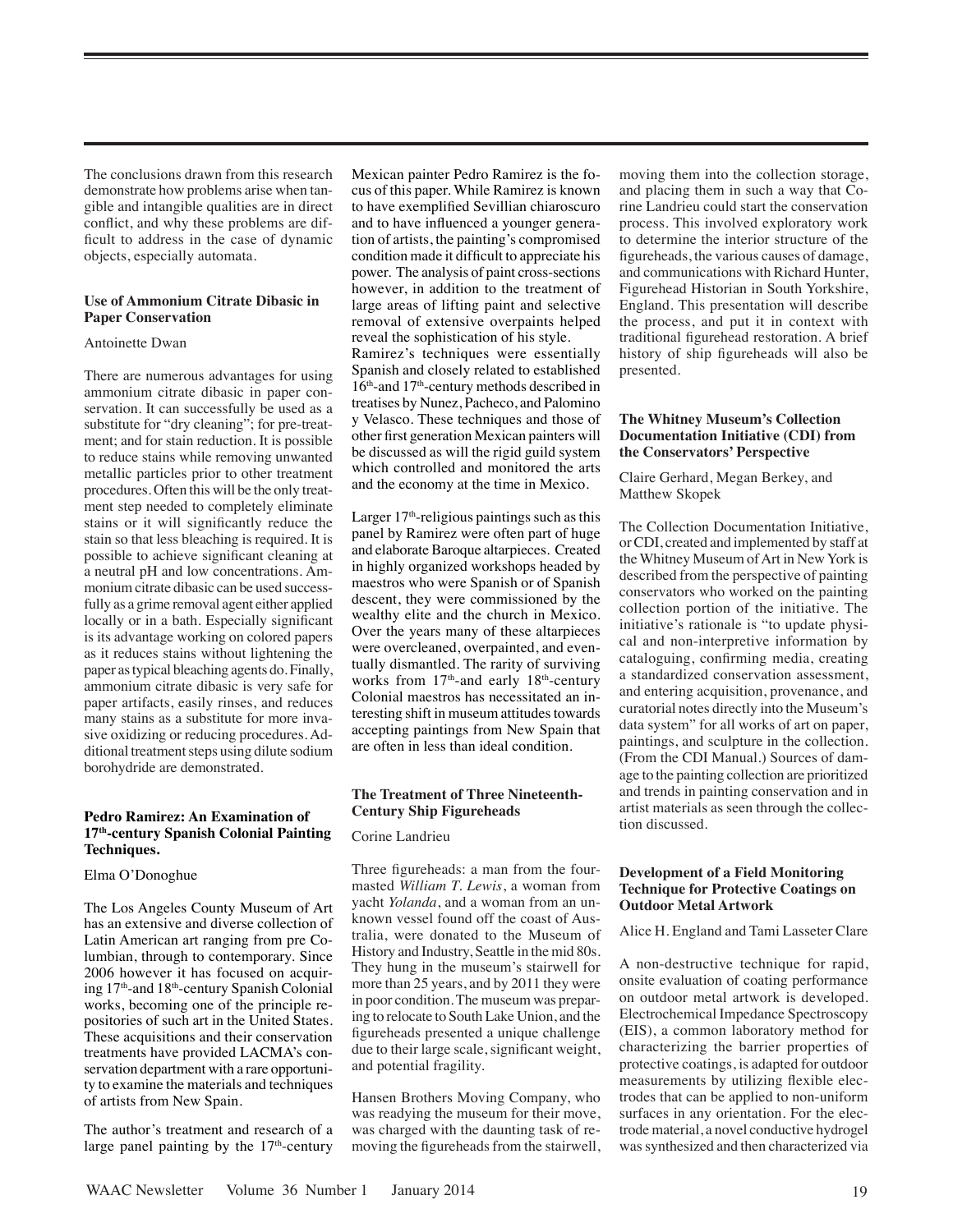swelling capacity, conductivity, and impedance in a variety of electrolyte solutions to determine the optimal conditions for electrode performance. The effects of cell geometry were investigated to establish a normalization procedure with standard liquid cell EIS spectra, allowing for comparison to the existing collection of impedance studies on coating degradation.

Hydrogel EIS results from test plates in an ideal laboratory setting will be presented to introduce basic impedance concepts and spectral interpretation for diagnosing coating performance. Usage of this method to detect coating failure in the field will then be discussed with preliminary measurements from the Olympic Sculpture Park (Seattle, WA). Because outdoor EIS experiments are subject to other complications such as electrical and vibrational noise, a limited frequency range will be used. Additionally, restricting the field measurements to several representative frequencies allows for less complicated instrumentation, faster data acquisition, and simplified interpretation. All of these factors contribute to the utility of this technique for efficient, realtime analysis of coating performance.

#### **One from LA: The Story behind De Wain Valentine's** *Gray Column*

Tom Learner, Rachel Rivenc, and Emma Richardson

De Wain Valentine was one of a number of artists during the postwar era in Los Angeles who adopted new materials and innovative fabrication processes, some of which were appropriated from aerospace. boat, automobile, and even surfboard industries. He pioneered the use of colored polyester resin, which he cast into simple shapes, then sanded and polished to create striking, highly-finished, large-scale sculptures that interact intensely with the surrounding light. No commercially available polyester resins could be cast in large volumes—anything more than a thin resin layer would crack during curing due to high levels of heat released. Through trial and error, Valentine developed a new resin that allowed him to create luminous art of imposing scale. One of his largest polyester pieces was *Gray Column* of 1975-6. 12 feet in height and 8 feet wide, it weighs over 3500 pounds.

Although polyester appears to be a relatively stable material, the resin continues to move after curing, and so the pristine surface of his work –so crucial to its function – is difficult to maintain. To date the artist has preferred pieces to be re-sanded and re-polished prior to display, recovering an un-blemished effect but at the expense of removing its surface. As such, his work offers an excellent example of the common conflict faced by conservators between honoring an artist's intent and preserving the integrity of the original materials. To help tell this story – and as part of the Pacific Standard Time initiative, the GCI organized the exhibition, *From Start to Finish: De Wain Valentine's Gray Column*, to raise public awareness of the technical studies and conservation thinking that conservators routinely undertake with modern and contemporary art.

This talk outlines the conservation story behind *Gray Column* and ways in which this information was presented in the exhibition. *Gray Column* will be part of the *9 from LA* exhibition at the Virginia Wright exhibition space in Seattle, where WAAC will enjoy its opening reception, with a separate gallery dedicated to showing accompanying, didactic content produced for the GCI's original PST exhibition. A 25 minute documentary, produced as part of this project, will also be screened at the Seattle Art Museum on Friday.

#### **Everything under the Sun: The Conservation of Artifacts for an Exhibit on the History of Los Angeles**

#### Liz Homberger

Marking the end of the multi-phase, 8-year Museum Project to reinvigorate the museum's aging halls, the NHMLAC recently opened its new history hall. *Becoming Los Angeles* aims to address the interplay of the environment and culture as the city has developed over the past several hundred years.

Conservators at the museum prepared and installed hundreds of historic and cultural artifacts – ranging from shell beads to religious implements to an oil pump to Hollywood props - for the exhibit. This paper describes the conservation and installation of the diverse objects that tell the story of LA, with the diversity of the treatments mirroring that of the objects and the varied history of the city they represent.

#### **Bell, Irwin, Kauffman, and McCracken: The Innovative Materials and Processes of Four from LA**

#### Rachel Rivenc

In the 1960s, a group of LA based artists embarked on a reductive process that led to the creation of a distinct aesthetic, one featuring simple forms and highly polished surfaces and often referred to as West Coast Minimalism. Critics and art historians have identified the use of innovative materials and processes, often borrowed from the industrial world, as one of their defining elements. This talk will focus on four pioneers of this group: Larry Bell, Robert Irwin, Craig Kauffman, and John Mc-Cracken, all of whom used synthetic paints and/or resins as well as industrial processes to create objects that were both painting and sculpture, and all of whom have work showing at the *9 in LA* exhibition, at the Virginia Wright exhibition space.

Larry Bell used a process called vacuum deposition of thin films to coat plate glass with micron-thin films of material that altered the way the light is absorbed, reflected, and transmitted by the glass. Craig Kauffman employed vacuum-forming, a process usually reserved for commercial signs, to form acrylic sheets that were then reverse-painted with a spray-gun. John Mc-Cracken perfected a thorough process in which plywood was coated with fiberglass and spray-painted with countless layers of automotive paints, and later replaced the automotive paints with poured polyester resin to achieve a greater degree of surface perfection. Robert Irwin spray-painted with the finest colored mists discs of hammered aluminum or vacuum-formed plastics, and later developed with his fabricator, Jack Brogan, methods to glue and polish his column of cast acrylic plastic.

The study represents the accumulation of technical analysis, archival research, object examination, and oral history accounts initially undertaken by the GCI as part of the Los Angeles-wide Pacific Standard Time initiative, which has also investigated some of the issues associated with the conservation of the work of these four artist, which are often emblematic of issues in the conservation of contemporary art in general.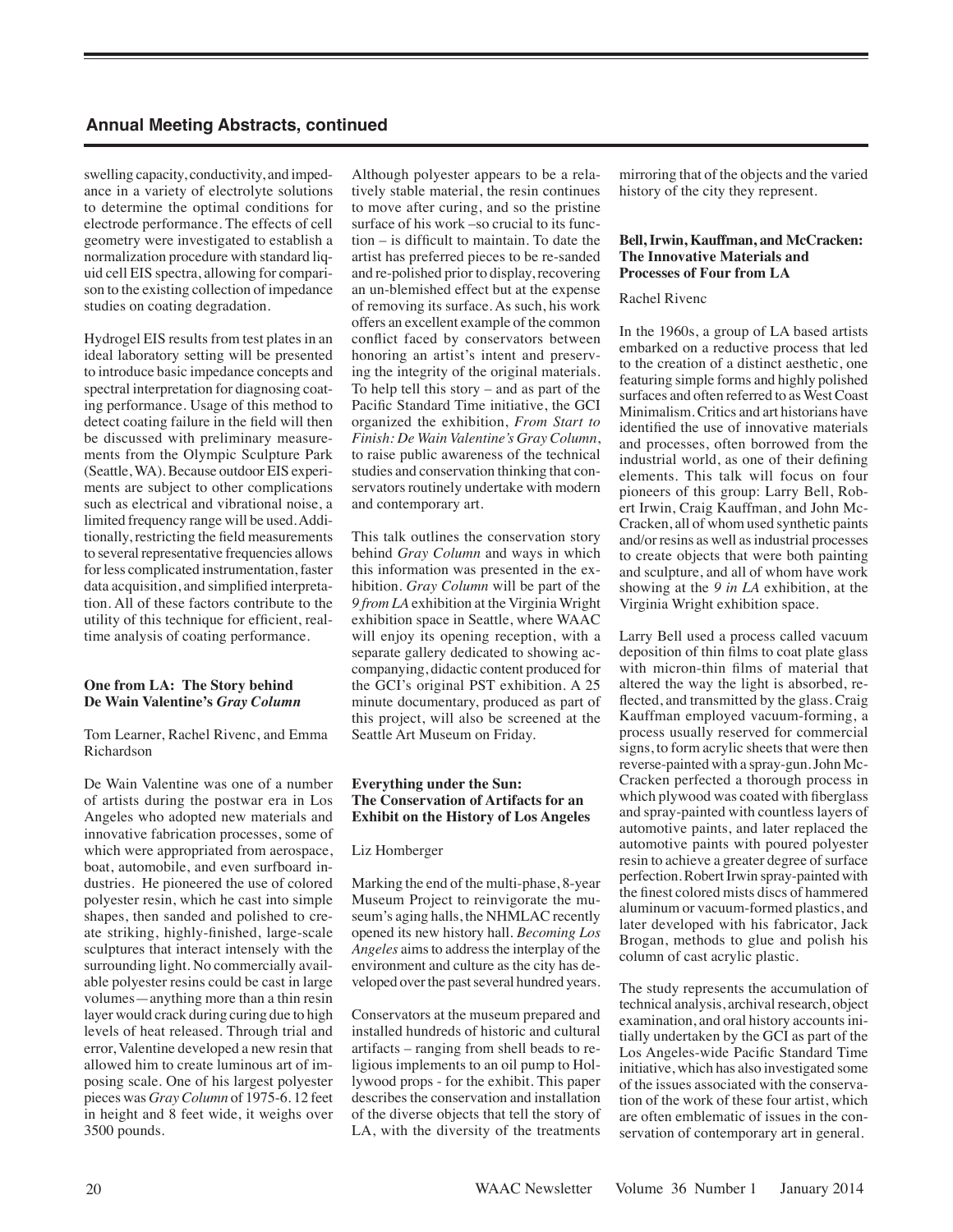#### *Sakyamuni on the Lion Throne***: A Case of a Weeping Sculpture**

Liz Brown and John Twilley

*Sakyamuni on the Lion Throne*, a sculpture in the collections of the Seattle Art Museum (SAM), is an invaluable Kashmiri artwork relating to Buddhism's dissemination in the 8<sup>th</sup> Century. In 2009, as the Seattle Art Museum prepared for masterpieces from its collection to travel in a multi-venue exhibition in Japan, it was discovered that a prior corrosion problem was once again active. Large, moist drips of zinc hydroxyl chlorides and carbonates associated with discoloration of the metal surface that had first been identified and treated in 1988 had reappeared.

A better understanding of the problem and improved treatment were sought through more comprehensive analysis. Radiographs of the casting were obtained and analyses of the alloy and corrosion products were undertaken using optical metallography and Scanning Electron Microscopy with elemental analysis by X-ray spectrometry. The sculpture is a rare example of high zinc brass from the region where archaeometallurgical research has identified the earliest sustained production of this material in the world. The alloy, a leaded brass, was found to lie in the two-phase region of the copper-zinc alloy system, a composition that is vulnerable to preferential chloride corrosion of the beta-phase, leading to the development of interconnected pores through the casting. Copper, also liberated in the corrosion process, is responsible for a salmon-colored hue that accompanies the emergence of deliquescent zinc chloride on the surface.

This phenomenon was reproduced on modern brass of similar composition. The source of the chloride is uncertain but appears to lie with the casting core, much of which remains inside. Complexing of the zinc chloride and corrosion products with acetonitrile posed certain advantages as a means to remove them. Local applications were tested as concerns about its potential to expand clays in the casting core precluded its use by immersion. Ultimately it proved possible to halt the process through housing in a microclimate at 10% RH. As a part of the project, this research was shared with the public in an exhibition when the sculpture returned to Seattle.

#### **University Partnerships: Building a Professional Education Program for Afghan Cultural Heritage Conservation**

Nancy Odegaard, R. Brooks Jeffery, Suzanne Bott, Atifa Rawan, and Noorullah Dawari

The University of Arizona has begun a cultural heritage conservation education project with Kabul University in Afghanistan. The project is funded from US Embassy-Kabul's Local Grants Program whose stated purpose is "[increasing] the scope, capacity, and participation of nongovernmental organizations and other citizen's groups to support and develop Afghan voices and new leaders capable of countering extremism, and that support civil society and boost institutional capacity."

The current project is the implementation phase for a comprehensive long-term project to build educational capacity in Afghanistan that protects and preserves its cultural heritage. The overarching goal is to develop a long-term professional education program. Previously, a series of outlines, bibliographic references, and web-based content information were created. The purpose of the project is to build educational institutional capacity in Afghanistan that will protect and preserve its cultural heritage for future generations. Objectives include:

- 1. Identify and select Kabul University faculty for initial training cohorts
- 2. Provide specialized Heritage Conservation education program at University of Arizona
- 3. Develop Heritage Conservation curricu lum program for Kabul University
- 4. Initiate Heritage Conservation curricu lum at Kabul University
- 5. Provide ongoing curriculum develop ment support at Kabul University
- 6. Establish Afghan Cultural Heritage Consortium.

#### **Early Chinese Lacquer Artifacts from the Asian Art Museum: Analysis and Testing of Some pre-Han Lacquered Wood Cups**

#### Katherine Holbrow

A group of badly deteriorated Chinese lacquered wood cups from the Warring States period (400-200 BCE) is currently undergoing analysis, with the goal of eventually treating the objects. Radiography, Py-GC-MS, and other methods have been used to investigate the structure and to characterize the materials used in this very early example of decorative lacquerware. While the treatment is still in the testing phase, the project has provided an opportunity to evaluate earlier lacquer treatments, identify degradation issues, and test possible alternative solutions.

#### **Glass Bead Deterioration on Native American Objects: Evaluating Change and Treatment Procedures**

#### Robin Ohern

How has the condition of deteriorating glass beads changed when stored at stabile relative humidity and temperature for fourteen years? Are there long term differences in the effectiveness of different cleaning techniques for beads with glass disease? Glass deterioration occurs when hygroscopic components of the glass migrate to the surface where they form a crust and leave behind cracks and voids in the glass. The process is affected by environmental parameters, glass composition, contact with other materials, and other factors.

This paper will reevaluate ideas about glass deterioration on beads and reconsider cleaning techniques for glass beads. It will begin with a brief overview of the glass bead history and previous research done at the National Museum of the American Indian (NMAI). Objects originally identified by Kelly McHugh and Scott Carrlee [Carroll] in 1999 as displaying glass disease are being re-surveyed to evaluate condition changes and increase documentation of glass disease present on the object. Results from the re-survey will be discussed, including which colors, manufacturing techniques, or substrates were most frequently associated with glass deterioration.

A second part of the research project will reassess treatment procedures for objects with glass disease by evaluating the current condition of objects that were previously cleaned with different techniques. Results will be presented from a survey of objects with red beads that have previously been treated for glass disease using water, ethanol, 1:1 water and ethanol, and mechanical cleaning. This project aims to identify types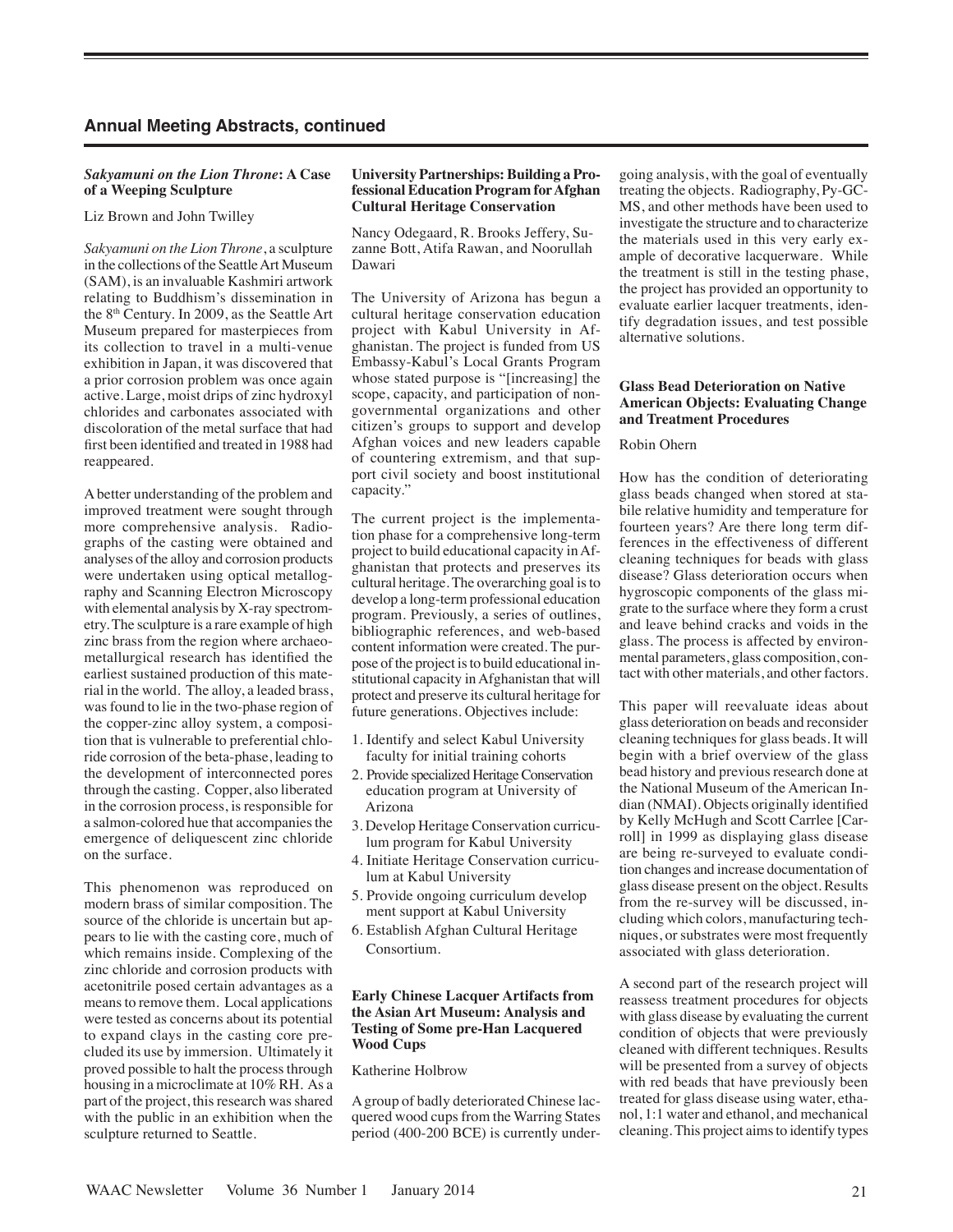of beads that are most susceptible to deterioration and cleaning techniques that have better long term results to enable a more targeted use of conservation resources for glass bead preservation.

#### **Celadonite and Vivianite: Green and Blue Pigments on the Northwest Coast**

#### Melonie Ancheta

In a field where much has been studied and written about the artform styles and history, the subject of pigments and paint technology of NW Coast Natives has only been given very brief comment. With only four colors used (black, red, and blue or green), the materials used for black and red are common knowledge. Green, an iron silicate called celadonite has only been recently identified in NW Coast art and there has, as yet, been no scholarship or literature about its use in this region. And blue, the use in this region of an iron phosphate mineral known as vivianite, has only been identified by myself and is a mineral unknown by contemporary NW artists and scholars alike.

I have been able to establish through radio carbon dating, scanning electron microscopy, and X ray fluorescence analysis the use of celadonite as early as 3500 – 4000 years ago by the Coast Salish. Through the same methods I have confirmed the use of vivianite on a number of NW Coast Native artifacts as well. With the technology available I am able to begin building a database of deposits to which samples from artifacts can be matched providing museums and collections with the ability to more closely determine the point of origin and possibly dating for artifacts. There are significant implications for museums and private collections regarding identification of celadonite and vivianite in cases when the pigment has altered color due to environmental factors or natural decay of the minerals, as well as appropriate storage, conservation, and restoration of Native artifacts which bear these pigments.

#### **Collection Assessment: Statewide Publicly Sited Artwork**

Janae Huber, Jessica Kottke, and Peter Malarkey

In late 2011, conservator team Peter Malarkey and Jessica Kottke performed a unique assessment of the Washington State Arts Commission's (ArtsWA) state art collection, one of the largest and oldest collections of public art in the United States. The collection includes 4,500 artworks located at K-12 public schools, colleges, universities, and state agencies across Washington. Their assessment—of works that range in scale from 2D works on paper to major landscape installations to technology-based artworks—answered the fundamental question: what resources are needed to care for this large, diverse, and geographically spread out collection?

Malarkey and Kottke devised a rigorous method for evaluating a collection for which they could not feasibly view every artwork. Their careful analysis of a statistical subset of the state art collection, when applied to the collection as a whole, gives ArtsWA a picture of the needs of its large and vulnerable group of artworks. Malarkey and Kottke's report has been the foundation for numerous management decisions and has resulted in additional resources allocated for the collection's care.

This session will cover the methodology employed in this assessment, its advantages and disadvantages, the resulting recommendations, and the outcomes.

#### **Good Vibrations: The Role of Monitoring in the Development of Treatment Protocol at the Watts Towers Conservation Project**

Mark Gilberg, Frank Preusser, Sylvia Schweri-Dorsch, and Blanka Kielb

Since January 2011, the Los Angeles County Museum of Art (LACMA) has worked under contract to the City of Los Angeles on the conservation of the Watts Towers, a National Historic Landmark sculptural site. Created by Sabato Rodia between 1921 and 1954, the Towers include three towers, the tallest measuring 99.5 feet in height, and eight additional sculptures constructed of scrap iron covered in Portland cement and ornamented with scavenged glass and tile fragments, sea shells, stones, and other material. LACMA's mandate is to update the site's conservation and maintenance protocol through written guidance, as well as provide daily preservation maintenance.

The Towers are subject to deterioration in-

cluding mortar cracking, loss of ornaments, and corrosion of the steel elements, due at least in part to Rodia's non-traditional construction methods. Cracks often reoccur in areas of past restoration. Past restorers assumed corrosion played the leading role in deterioration, and replaced original armature and mortar in many treatments. In order to understand the various causes of deterioration, LACMA is engaged in thermal, vibration, and corrosion monitoring.

Preliminary data indicate that the deterioration of the Towers is more complex than previously thought. Conservation materials have been identified in view of requirements for flexibility and improved adhesion. Polymer modified mortars, elastomeric crack fillers, and a range of adhesives are being tested onsite, and evaluated in terms of performance and aesthetics. By utilizing materials better suited to the unique conditions of the Towers, it is hoped to minimize the need for more aggressive structural intervention in the future.

#### **The Conservator's Approach to Fountain Water Treatment**

#### Robert Krueger

No matter the size or design, the one common element in all fountains is water. This talk addresses the need for monitoring and maintenance of the water chemistry in fountains and outlining a straightforward maintenance routine. The fountain's water chemistry can have the most degrading effect on an associated artwork, or the basin and mechanical system. No matter the material composition of the fountain, its mechanical system, or the type of artwork, common basic approaches should be undertaken for the optimum fountain performance in regard to appearance and preservation.

Often the curatorial and maintenance focus is limited to keeping the water clean and free of algae. Managers of fountains often believe the publically accessible body of water must be treated as a swimming pool. Ignoring or not understanding the potential damage that can be caused by a specific course of treatment, or lack of treatment can be detrimental.

While killing algae may seem straightforward, the effect of algaecides and algaestats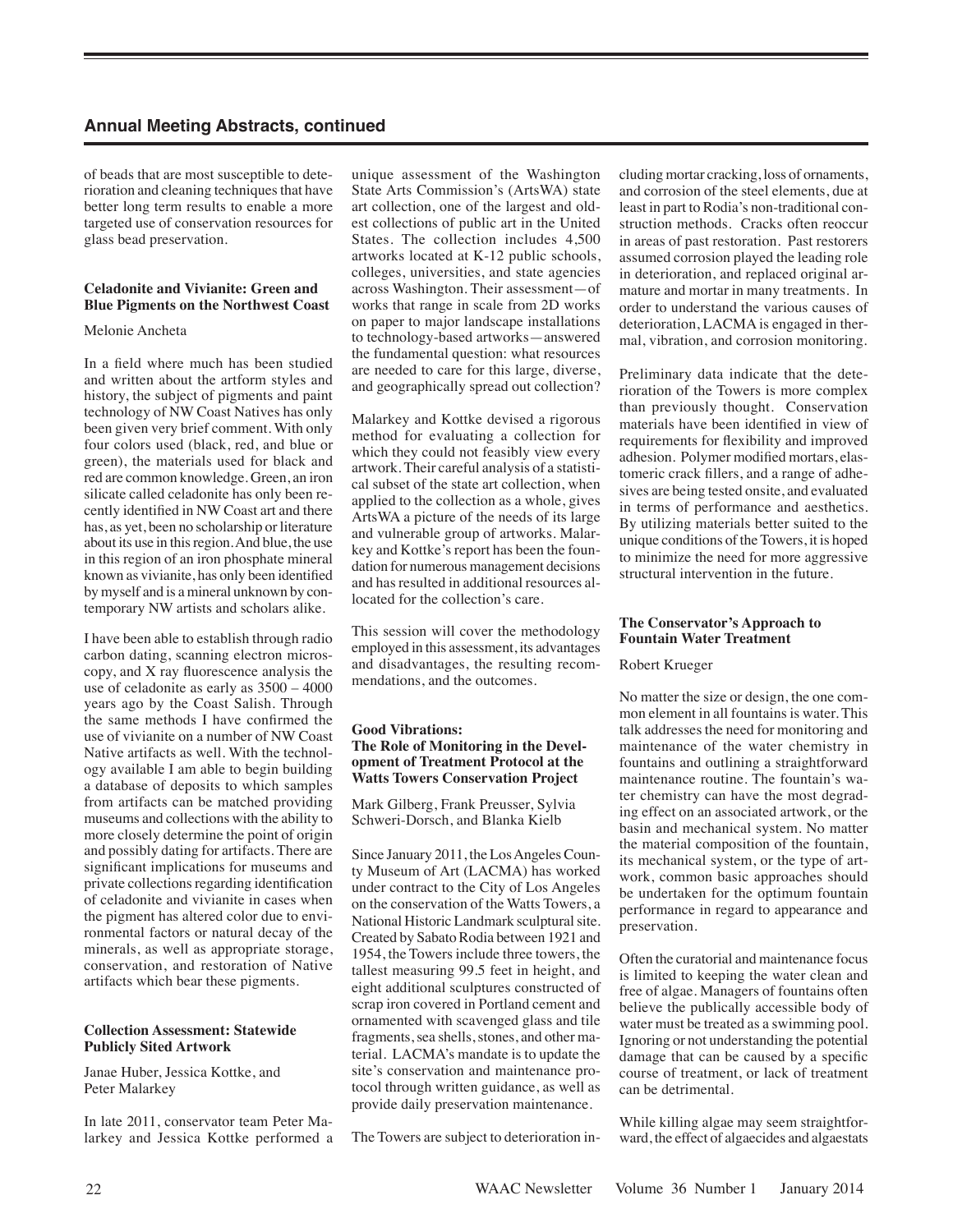on the artwork, water basin, and mechanical systems is often overlooked. In 2007 a rusting stainless steel sculpture in a fountain was studied to discover the cause of the corrosion, which ended up being the additives meant to keep the fountain free of biological growth. The following year the Noguchi Fountain at the Nelson-Atkins Museum of Art was examined to resolve an issue of reoccurring algae growth on the basalt surface. A method of treatment was needed that would not harm the artwork or the stainless steel elements of the fountain. Knowing that standard pool chemistry was problematic, a literature study of water treatment methodology was undertaken with a goal of finding a routine maintenance plan that was also practical and easy to follow.

Continued research on this topic has resulted in an approach to maintain fountain water so it is clean, safe, and chemically benign for the artwork and other surfaces in contact with the water. The suggested maintenance will require about 20 minutes per week to care for the water in a fountain. Although the chemistry may seem complicated, the maintenance is not. Testing tools and additives for maintaining fountain are readily available. This approach takes into consideration issues such as stopping unwanted biological growth, averting unpleasant odors (from poor water quality or added chemistry), corrosion and degradation of artwork or fountain mechanicals, and staining of surfaces.

#### **The Great Divide: Public Art in Edmonton**

#### David Turnbull

The City of Edmonton's Public Art Collection includes approximately 250 artworks; nearly 200 of these were acquired since the city adopted a Percent for Art policy in 1992. The Edmonton Arts Council, a not-for-profit society funded by the City of Edmonton, coordinates the management of the collection. In 2008 a Public Art Master Plan was created; one of its recommendations to the city was the implementation of a conservation program to work with existing artworks while integrating it into the acquisition process for newer public artworks. Case studies will examine some of the challenges of working with older works in the collection and some of the procedures put in place moving forward.

#### **Conserving Art at the Seattle Art Museum's Olympic Sculpture Park**

Liz Brown and Nicholas Dorman

In 2007, the Seattle Art Museum opened its third museum site, the Olympic Sculpture Park. Established on a former industrial site on one of the last undeveloped parcels of property on the Seattle waterfront, the park rapidly became renowned as a multiple award winning piece of urban planning and a fine location for the presentation of modern and contemporary sculpture.

In this tour, after half a dozen years of park operation, SAM objects conservator, Liz Brown, and chief conservator, Nicholas Dorman, will conduct a tour of the sculpture park, discussing conservation policy and the care of particular pieces from the collection as they go.

Please wear comfortable shoes for walking and bring two singles and two quarters for the bus fare (each way) to OSP. We will be going straight to the pavilion for the banquet following the tour of the park.

#### **Fashioning Felted Fiber Fills: A Case Study in Needle Felting**

Anne Getts

Needle felting is a fiber art technique used to create three-dimensional shapes from wool roving. It has been recently introduced into the repertoire of textile conservation as a method for filling holes in felted or fulled wool garments (*JAIC* 48(1): 25-36).

After an examination of the felting process - required materials, tools, and techniques – as well as a brief literature review, the focus of this paper will be the conservation of a mid-nineteenth century cashmere suit, cut and embroidered in India for the European market. Both the trousers and jacket were sprinkled with moth holes, and the main aim of treatment was to employ the technique of needle felting to create small fiber plugs that completely fill each loss. Because one can control the exact shape of the felted fill, every plug can be tailored to the shape and depth of each unique loss, while remaining completely reversible. Needle felting is easy to learn, time-efficient, and can be successfully used in a conservation context.

#### **RAdICAL: Conservator/Scientist Team-Building Workshops for the Study of Asian Lacquer**

Arlen Heginbotham, Sean Charette, Michael Schilling, and Nanke Schellmann

A workshop series titled Recent Advances in Characterizing Asian Lacquers (RAdI-CAL) has been developed by the Getty Conservation Institute and the J. Paul Getty Museum that explores newly developed analytical and sampling procedures for acquiring detailed compositional information about Asian lacquer.

The RAdICAL workshops are designed to: • demonstrate particular protocols, and the kinds of information that can be gathered using these approaches and methods

 • provide participants with tools such as the Py-GC/MS marker compound database and an Excel evaluation form

highlight the benefits that collaboration between scientists and conservators can provide

identify pressing analytical and conservation issues and problems in the field, and priorities for future research.

Two workshops have been held to date. The first in October 2012 at the Getty Center in Los Angeles and the second in July 2013 at the Center for Conservation and Preservation, Yale University. The next workshop is planned for July 2014 at the Centre de recherche et de restauration des musées de France in Paris.

#### **Public Outreach: Where, When, How?**

#### Jan Cavanaugh

There has been an ongoing debate in the DistList and elsewhere over the proper place and content for the dissemination of knowledge about art and artifacts conservation outside the established university programs. While detailed treatment instruction may be deemed inappropriate for layman use, at the same time there is a growing call for public outreach to a general audience with an increasingly sophisticated awareness of and interest in art conservation due in no small part to the media coverage of international controversies and other issues.